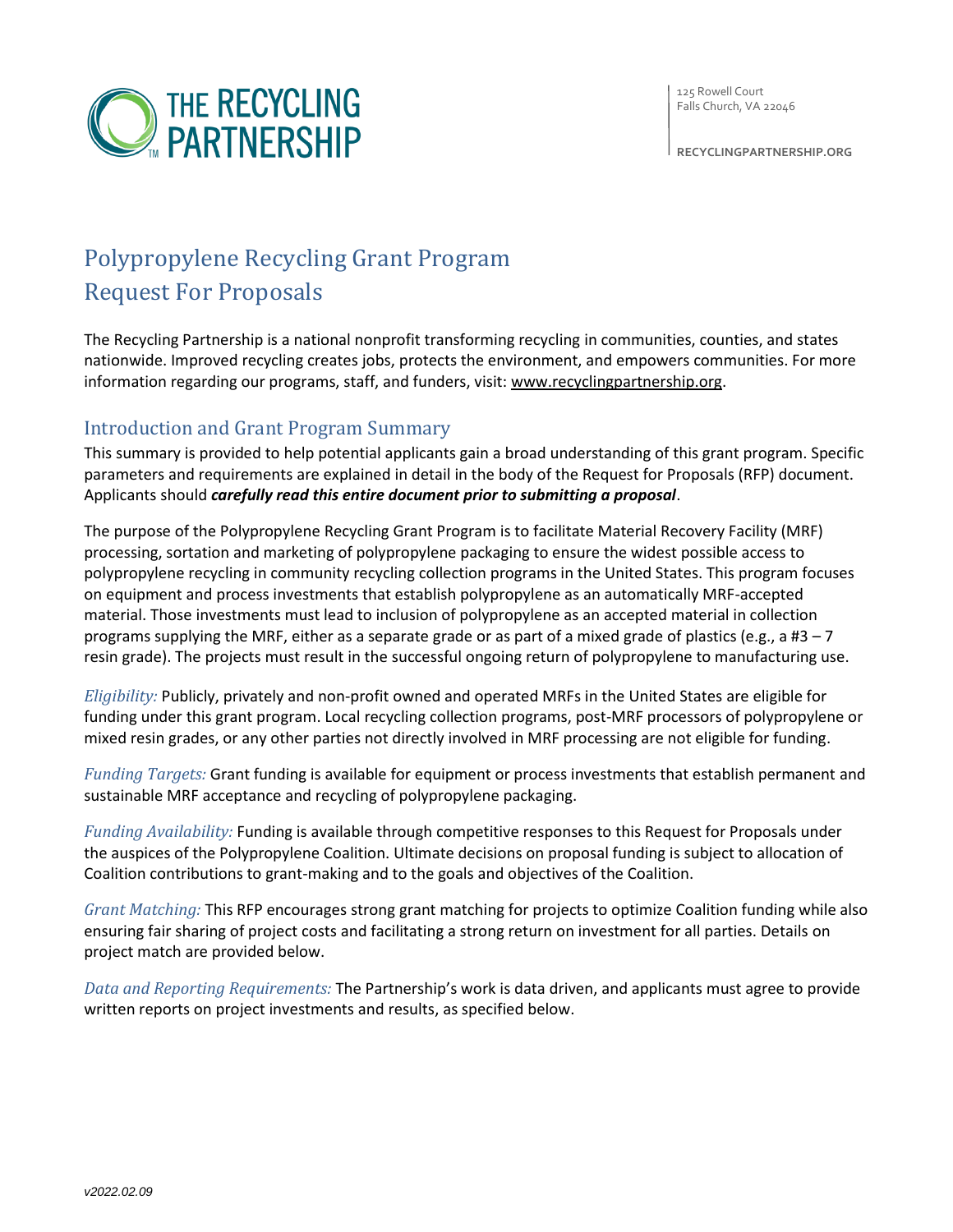*Grant Making Process:* Grant applications under this program will be accepted on an ongoing basis, and there is no due date for proposals. When evaluating applications, The Partnership considers the thoroughness of the proposal in addressing required application elements and how well the proposal meets Coalition objectives, as spelled out below. The Partnership commits to a speedy review of all applicants received and will seek to notify applicants of a grant making decision within roughly 60 days of the receipt of a complete application. Grant winners will be asked to enter into a grant contract agreement with The Partnership. Grant contract terms will typically last for at least one year if not longer, and grant proceeds are paid on a reimbursement basis, meaning that grantees must make the initial purchases of grant-related materials and then work with the Partnership to request a reimbursement of funds from grant proceeds.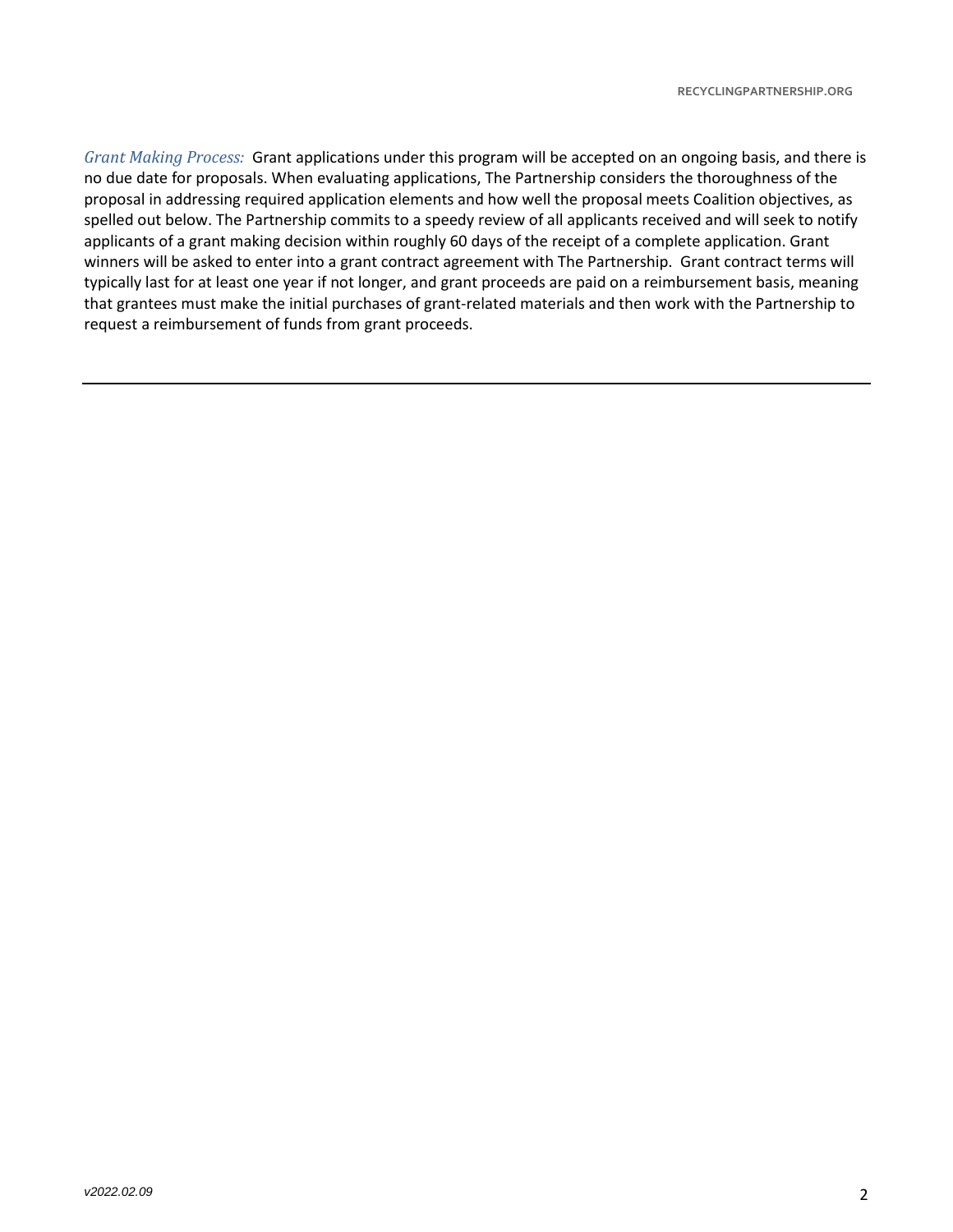# Polypropylene Recycling Grant Program Request For Proposals

### Submitting an Application for Grant Funding

Proposals will be accepted on an on-going basis – there is no due date for applicant proposals. Applicants must submit proposals using the format prescribed below. No other application format will be accepted. Any applicant with questions related to this grant program or that is interested in submitting an application is strongly encouraged to contact Rob Taylor at [rtaylor@recyclingpartnership.org](mailto:rtaylor@recyclingpartnership.org) prior to submitting a Polypropylene Recycling Program Grant proposal.

### Residential Curbside Recycling Grant Program Conditions and Requirements

The following information outlines the requirements and parameters of this grant program. Applicants must meet all requirements in order to be eligible to apply for grant funding.

#### *General Eligibility*

To be eligible for funding an applicant must be a publicly, privately or non-profit owned and operated Material Recovery Facility that is geographically located within the United States of America. Community recycling collection programs, secondary post-MRF processors of polypropylene or mixed resin grades, or any other parties not directly involved in MRF processing are not eligible for funding. There is no minimum MRF size requirement.

#### *Project Measurement*

An applicant must agree to provide written reports and related data on project impacts in a format specified by The Recycling Partnership.

#### *Funding Recognition*

An applicant must be willing to acknowledge Recycling Partnership grant support in any public communications about the project, including using The Recycling Partnership logo on written materials released for public communications. An example of logo usage is available upon request.

#### *Technical Assistance*

An applicant must be willing work with The Recycling Partnership to receive technical support and assistance to ensure adoption of best management practices in the implementation of the project. This includes allowing Recycling Partnership staff to conduct on-site inspections of project implementation at any time desired or deemed necessary by The Recycling Partnership. The Recycling Partnership is willing to sign limited nondisclosure agreements to help facilitate this provision.

### Funding Availability and Use of Grant Funds

Grant funding is available for equipment or process investments that establish permanent and sustainable MRF acceptance of polypropylene packaging. Uses of the funding may include, but are not limited to:

- Optical sortation equipment
- Robotic sortation equipment
- Conveyor systems
- Bunker or other storage systems for sorted material
- Equipment focused on processing other materials that result in polypropylene acceptance or improved polypropylene processing
- Dock space or related investments that facilitate polypropylene shipment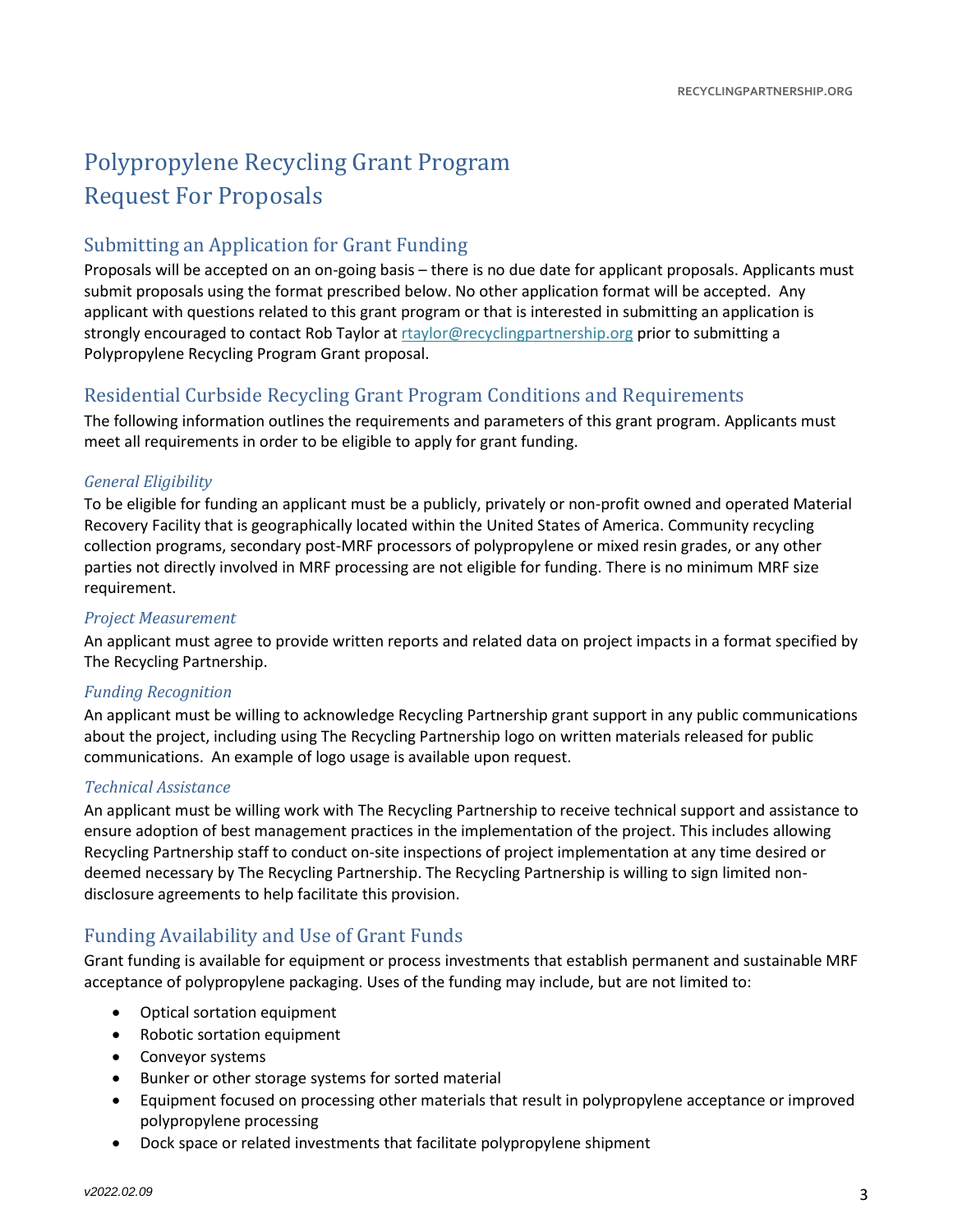Grant funds cannot be used for staff costs, recycling collection equipment, land or building purchases, or for any other purposes not directly related to polypropylene MRF processing. The exception is an allowance for up to \$75,000 for outreach expenses to raise public awareness where the equipment grant results in new access to curbside recycling of polypropylene. The Recycling Partnership reserves the right to adjust this education allowance.

#### *Maximum Grants Available*

Grant funding under this program has a target cap of \$500,000 per grant. However, The Recycling Partnership reserves the right to adjust the maximum award of a project. The additional option of \$75,000 for outreach expenses is not included in the \$500,000 cap.

#### *Applicant Funding / Cash Match*

Applicants are strongly encouraged to seek other sources of grant funding to support the implementation of the project including, where applicable, state operated recycling grant programs. Applicants should be prepared to make cash expenditures in addition to funding provided by The Recycling Partnership. Applicants who are able to secure additional sources of funding (internal and/or external) will have a more competitive application. The Recycling Partnership reserves the right to adjust matching requirements to facilitate project implementation.

#### In-Kind Assistance to Grantees

The Recycling Partnership is prepared to offer limited technical assistance to grant recipients, including assistance related to the marketing of polypropylene materials, the selection of equipment, engagement with community recycling programs or haulers supplying the MRF with commingled material, and other possible technical issues.

### Commingled Plastic Sortation (e.g., #3-7) vs Polypropylene-Specific Sortation

The intent of this grant program is to facilitate the broadest possible collection, processing, and marketing of polypropylene packaging in the residential material stream. As such, The Recycling Partnership's highest priority is to fund projects focused on specific MRF processing of polypropylene. However, the Recycling Partnership understands that processing of material into mixed resin bales such as a #3-7 mix could still be an important pathway for achieving Polypropylene Coalition goals. Therefore, grant proposals are allowed that include the production and marketing of mixed resin bales provided that: 1) polypropylene is a highly specified element of the mixed resin bale, and 2) the project facilitates strong public access to polypropylene recycling.

### Grant Application Process and Proposal Submittal

There is a rolling due date schedule for grant applications, as shown below. Additional due dates will be added periodically to aid in the review and awarding process. Award notifications, by round, will be made no later than forty-five (45) days after the due dates below. Applications will be accepted on an ongoing basis for as long as funding is available. Applicants are strongly encouraged to submit applications at least ninety (90) days prior to intended project implementation.

- Round 1 Due Date: August 31, 2020
- Round 2 Due Date: November 30, 2020
- Round 3 Due Date: June 30, 2021
- Round 4 Due Date: September 30, 2021
- Round 5 Due Date: February 28, 2022
- Round 6 Due Date: May 31, 2022
- Round 7 Due Date: August 31, 2022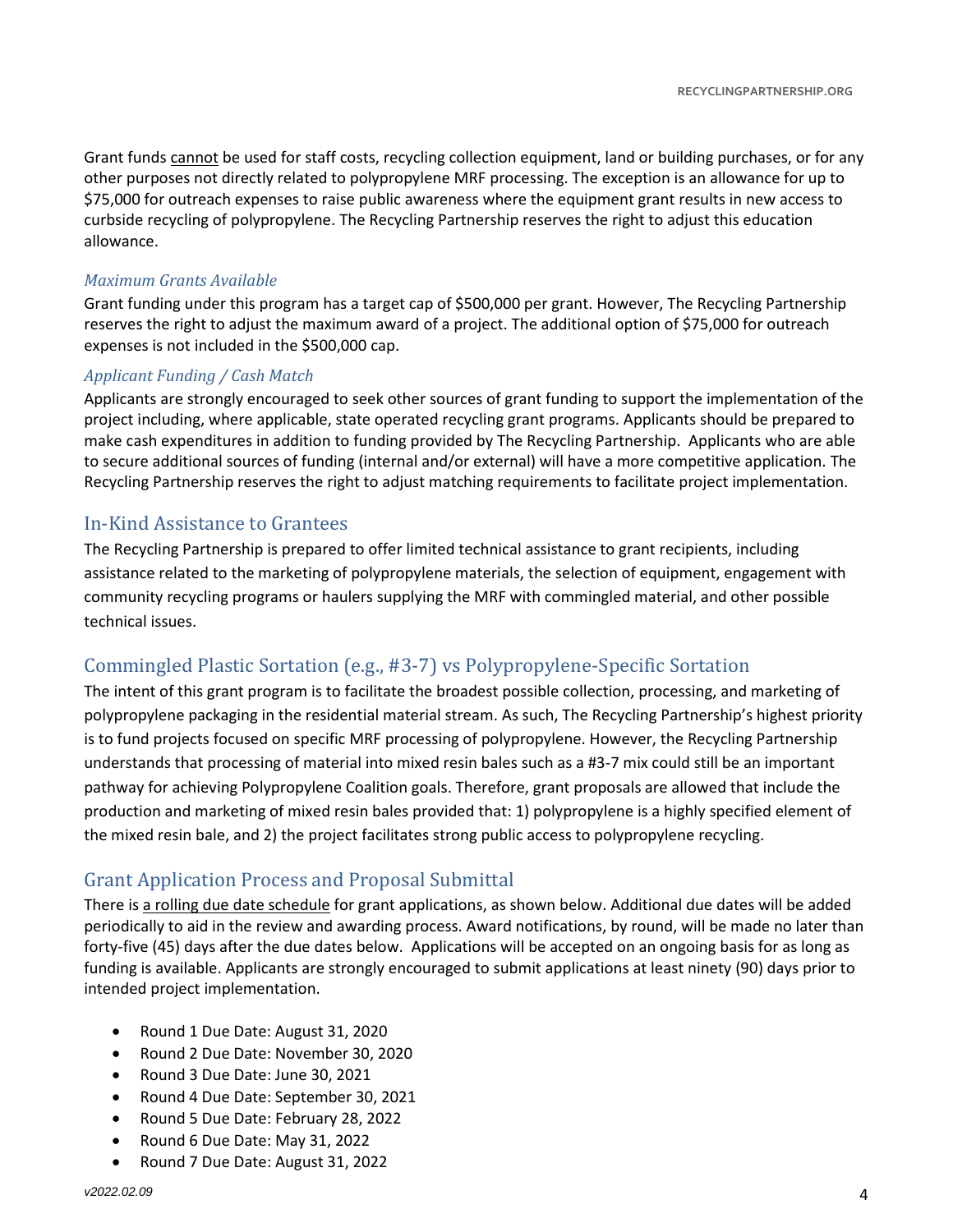A proposal for grant funding in the form of a Microsoft Word or .pdf document using the prescribed format and content below and the letters of support must be submitted via email to Rob Taylor at [rtaylor@recyclingpartnership.org.](mailto:rtaylor@recyclingpartnership.org) Each applicant will be notified by The Partnership upon the receipt of their proposal. Applicants may include an optional cover letter with their application should they wish to provide The Partnership with additional information or to address issues not raised in the application form.

### Grant Review and Selection Process

The principle goal of the Polypropylene Coalition is to increase residential polypropylene packaging recovery in the U.S. The main objectives to achieve this goal are:

- increasing the number of MRFs accepting polypropylene,
- increasing the number of local recycling programs accepting polypropylene in their collection services,
- increasing the total number of households that can successfully recycle polypropylene packaging, and
- enhancing the capabilities of these MRFs to efficiently process the material

All grant applications will be assessed from the standpoint of how well they help the Coalition achieve these objectives.

The Partnership intends to award funding for Polypropylene Recycling Program Grants on a rolling basis. Each application received by The Partnership will be reviewed and applicants will be notified by The Partnership within forty-five (45) days following the end of the month in which an application is received whether its application is denied or subject to further review ("Second Round Review"). While the initial review is taking place, The Partnership may contact applicants in order to request follow-up information and/or seek clarifications. Within ninety (90) days following the end of the month in which an application is received by The Partnership, each application that has transitioned to Second Round Review will be further assessed and applicants will be notified by The Partnership whether the application was denied or has been approved to receive grant funding.

Applicants selected to receive grant funding will receive an award letter and The Partnership will initiate the development of a grant agreement. Grant funds will be allocated by The Partnership to successful applicants as determined by The Partnership in its sole and absolute discretion.

As The Partnership evaluates applications, the key grant selection criteria will include:

- The number of local curbside programs and number of households positively affected by project results, including the number of households gaining new polypropylene recycling access;
- An assessment of the value of project impacts relative to requested funding;
- An assessment of the applicant's ability, as demonstrated through their application, to successfully implement the project, including all of the required elements of this grant program;
- The ability of the grantee to provide solid project data;
- The example or replicability that the projects sets for other potential projects;
- An assessment of the timeliness of project implementation, with an understanding that complex projects may require longer timeframes.
- The anticipated impact on MRF processing and successful marketing of polypropylene; and
- An applicant's ability to leverage additional financial resources to support the project, including internal capital, local, state, or other non-profit funding.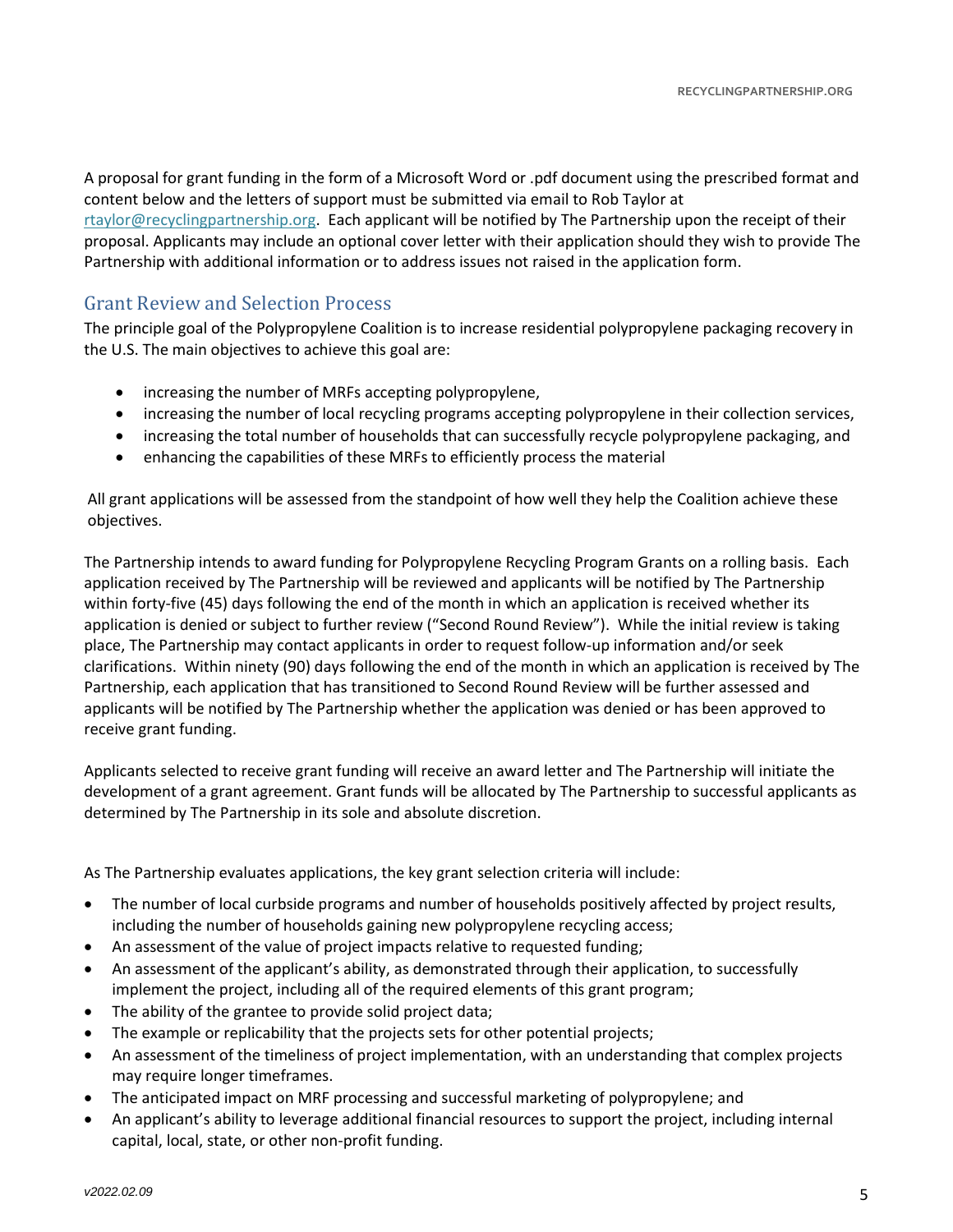Application Revisions: The Partnership may work with an applicant to adjust and revise the project details before entering into a final grant agreement. Any changes to the project as described in the initial proposal must be jointly agreed upon by The Partnership and the applicant, and elements of the revised grant proposal will be incorporated into the grant agreement between The Partnership and the applicant.

### Anticipated Grant Project Start Date and Grant Period

Successful applicants will be required to enter into a grant contract agreement with The Recycling Partnership. Resultant grant contracts will generally have a term that is at least one year in length, with the actual term to be based on when the project will be initiated. The goal is to have the contract term extend beyond the date of actual equipment installation to accommodate adequate measurement of project impacts. It is possible, depending on project timelines, that applicants may be offered multi-year contract agreements. Adjustments may be made to actual project start dates and contract periods by mutual agreement between The Partnership and grant recipients. Each grantee must expend funds and submit a final report within the grant contract period unless the term of the grant is extended by written agreement of the grantee and The Partnership. Requests for contract extensions should be submitted by the grantee at least sixty (60) days prior to the grant contract end date.

### Disbursement of Grant Funds

Distribution of grant funds will be on a reimbursement basis, and payment of funds will take place within thirty (30) days of receiving a properly prepared invoice and required documentation of expenditure from a grantee. Total grant distributions from The Partnership will not exceed ninety percent (90%) of reimbursable costs until the submittal of a final project report by the grantee. The remaining ten percent (10%) of grant funding shall be paid upon final report submittal. Funds not expended by the end of the grant contract term will be forfeited and any unused funds must be returned to The Partnership. Any funds expended prior to the start of the grant period will not be reimbursed.

### Required Proposal Format

Applicants must submit their proposal in the form of a Microsoft Word or .pdf document using the following structure and content. Each Section below is required and must be provided in the exact order prescribed. Incomplete applications may be denied. No other application format will be accepted.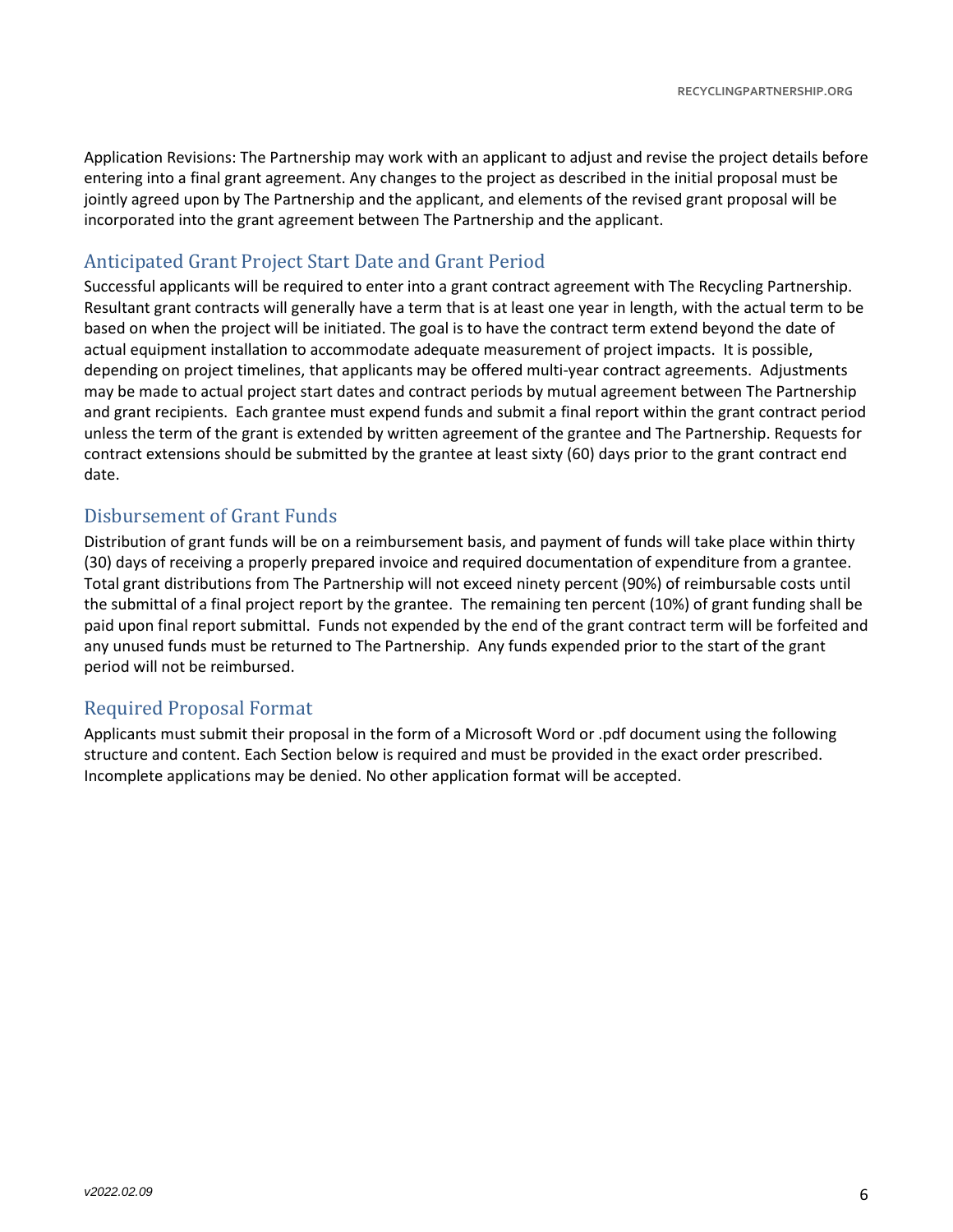### Proposal Format

*Section 1. Key Contacts and Project Highlights:* Each applicant is required to provide its key contacts and project highlights, including:

- Project Director: Provide the name, phone number, email address, and mailing address of the Project Director that will oversee the implementation of the proposed project. The project director should be the main point of contact for the grant project.
- Project Alternate Contact: Provide the name, phone number, email address, and mailing address of a person who can be alternate contact who will have full familiarity with the project in the event the Project Director becomes unavailable.
- Project Highlights: Provide the following key project highlights and figures using the table below.

|                                       | Single-Stream | Dual-Stream | <b>Mixed Waste</b> |
|---------------------------------------|---------------|-------------|--------------------|
| <b>MRF Type</b><br>(check applicable) |               |             |                    |

|                                                            | Single-Stream | Dual-Stream | <b>Mixed Waste</b> |
|------------------------------------------------------------|---------------|-------------|--------------------|
| <b>Annual Inbound Total Tons</b><br>(enter number of tons) |               |             |                    |

|                             | <b>HH's Served</b> |
|-----------------------------|--------------------|
| <b>Number of Households</b> |                    |
| <b>Served by MRF</b>        |                    |
| (enter number)              |                    |

|                                       | Yes | No | Other |
|---------------------------------------|-----|----|-------|
| Is PP Currently Accepted at  <br>MRF? |     |    |       |

|                                                              | <b>Marketed as PP bale</b> | Marketed as 1-7 or 3-7 bale | Landfill/Disposal |
|--------------------------------------------------------------|----------------------------|-----------------------------|-------------------|
| <b>I Current Fate of Received PP I</b><br>(check applicable) |                            |                             |                   |

|                                                         | Estimated | Actual |
|---------------------------------------------------------|-----------|--------|
| <b>Current Annual PP Tons</b><br>(enter number of tons) |           |        |

|                                      | Estimated |
|--------------------------------------|-----------|
| <b>Projected Annual PP Tons as a</b> |           |
| <b>Result of Project</b><br>(enter   |           |
| number of tons)                      |           |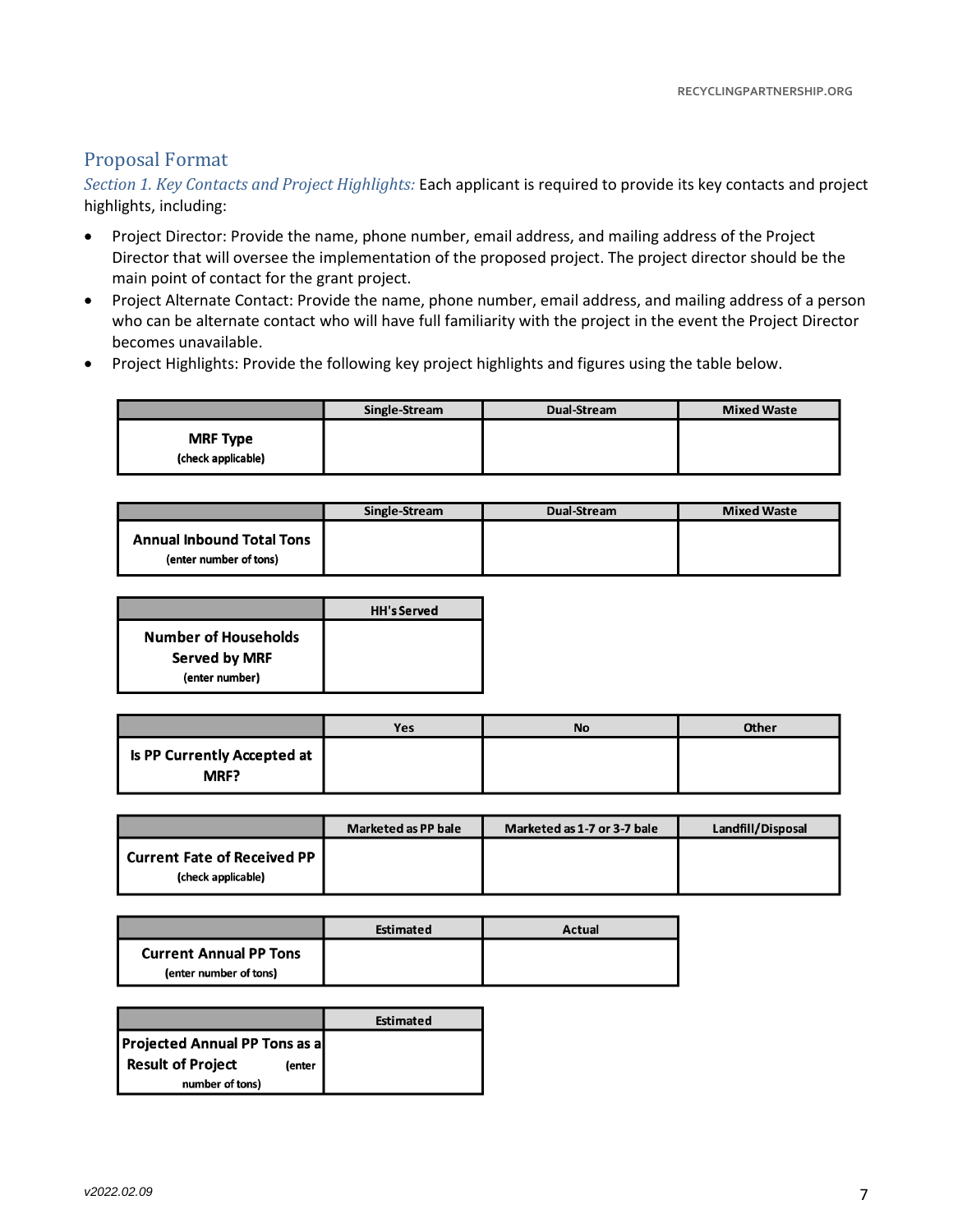*Section 2. Project Description:* Each applicant is required to provide a narrative, not to exceed three (3) pages, that describes the details of their proposed project. The narrative must address the following points:

- Description of how polypropylene is currently managed by the applicant. The applicant should address questions such as: is polypropylene currently accepted and processed at the MRF? If so, in what formats (i.e. PP bottles/jugs & jars, PP bulky rigids, PP clamshells, PP cups, PP cutlery, PP film, PP lids, PP pods, PP trays, PP tubes, PP tubs, etc.?) If PP is already accepted, how will the project change the management/processing of polypropylene? If polypropylene is currently not accepted or processed, how will the project make this possible? What PP formats do you intend to accept and process as a result of this project? How will this project help you market polypropylene as a separated commodity?
- Description of the investment that is proposed. The applicant should include details on the specific equipment that will be purchased and deployed, how polypropylene will be processed with the new equipment, and how operations will change in the facility as a result of the new investment.
- Description of overall funding and business analysis of the project. In addition to and in support of the budget required under Section 3 below, the applicant should describe the expenditures, funding, and return-on-investment calculations for the project.
- Description of project effect on community recycling programs and polypropylene recycling access. The applicant should detail whether and how much the project will result in the retention or addition of polypropylene in local recycling collection programs. To the extent possible, the applicant should include a count of the number of programs affected and the number of households served by those programs, indicating especially for how many households new access is being established.
- Description of other parties involved or funding sources. The applicant should describe any other major stakeholder whose support of the project is essential, including stakeholders providing any project funding, such as state recycling program programs.
- Description of how the project sets an example or helps replicate other potential projects
- Optional: The applicant should describe how up to \$75,000 would be used to enhance public knowledge and awareness of polypropylene recycling and to increase the capture of polypropylene from households in the areas served by the MRF.

*Section 3. Budget:* The budget section must detail the cost and revenues associated with the project. Be sure to include any anticipated funding that will come from external sources other than Partnership grant funding. Unless otherwise allowed through written permission from the Partnership grant contact, the budget should be provided in the following format:

| <b>Project Component</b><br>(i.e., piece of<br>equipment or other<br>project cost item | <b>Total Cost</b> | Requested<br>Partnership<br><b>Funding</b> | <b>Grant Applicant</b><br><b>Funding</b> | <b>Other Source of</b><br><b>Funding (please</b><br>specify source) |
|----------------------------------------------------------------------------------------|-------------------|--------------------------------------------|------------------------------------------|---------------------------------------------------------------------|
| <b>Project Component</b>                                                               |                   |                                            |                                          |                                                                     |
| $#1$ - specify                                                                         |                   |                                            |                                          |                                                                     |
| <b>Project Component</b>                                                               |                   |                                            |                                          |                                                                     |
| $#2$ - specify                                                                         |                   |                                            |                                          |                                                                     |
| <b>Project Component</b>                                                               |                   |                                            |                                          |                                                                     |
| #3 - specify                                                                           |                   |                                            |                                          |                                                                     |
| Optional Outreach                                                                      |                   |                                            |                                          |                                                                     |
| Component                                                                              |                   |                                            |                                          |                                                                     |

*Please add more rows as needed to provide a complete project budget.*